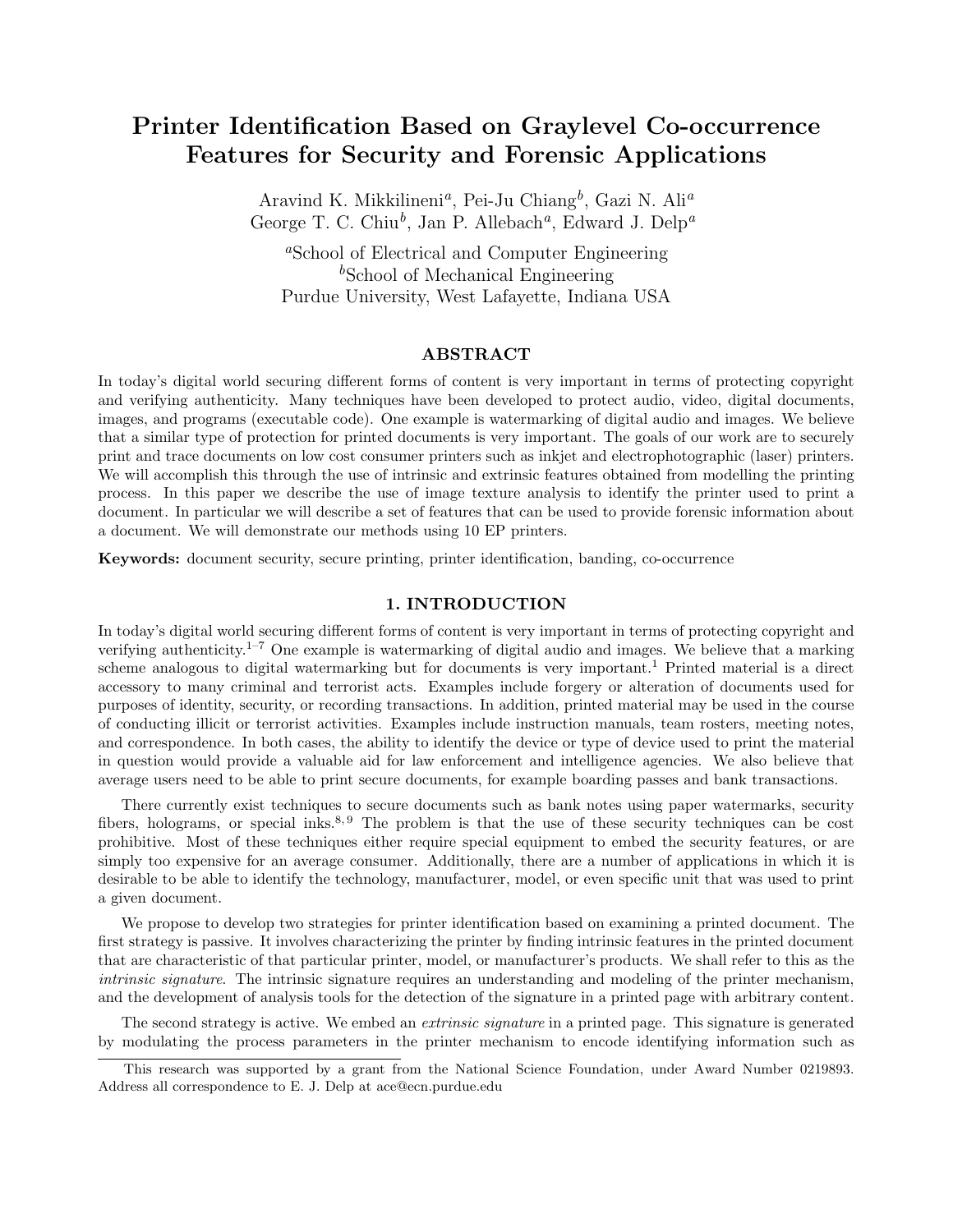

Figure 1. Diagram of the EP process: (A) charging, (B) exposure, (C) development, (D) transfer, (E) fusing, (F) cleaning

the printer serial number and date of printing. To detect the extrinsic signature we use the tools developed for intrinsic signature detection. We have successfully been able to embed information into a document with electrophotographic (EP) printers by modulating an intrinsic feature known as "banding". This work in is discussed in.<sup>10</sup>

We have previously reported techniques that use the print quality defect known as *banding* in electrophotographic (EP) printers as an intrinsic signature to identify the model and manufacturer of the printer.<sup>11–13</sup> We showed that different printers have different sets of *banding frequencies* which are dependent upon brand and model. This feature is relatively easy to estimate from documents with large midtone regions. However, it is difficult to estimate the banding frequencies from text. The reason for this is that the banding feature is present in only the process direction and in printed areas. The text acts as a high energy noise source upon which the low energy banding signal is added.

One solution which we have previously reported  $in^{14}$  is to find a feature or set of features which can be measured over smaller regions of the document such as individual text characters. If the print quality defects are modeled as a texture in the printed areas of the document then texture features can be used to classify the document. These types of features can be more easily measured over small areas such as inside a text character.

### 2. EP PRINTING PROCESS

Our current work has focused on intrinsic feature detection of EP (laser) printers. In order to gain insight into the types of features that can be used to describe these printers, an understanding of the EP printing process is necessary. The first thing to note is that in the printed output from any printer there exist defects caused by electromechanical fluctuations or imperfections in the print mechanism.<sup>12</sup> Because these "print quality defects" are directly related to the printer mechanism, they can also be viewed as an intrinsic signature or feature of the printer.

Figure 1 shows a side view of a typical EP printer. The print process has six steps. The first step is to uniformly charge the optical photoconductor (OPC) drum. Next a laser scans the drum and discharges specific locations on the drum. The discharged locations on the drum attract toner particles which are then attracted to the paper which has an opposite charge. Next the paper with the toner particles on it passes through a fuser and pressure roller which melt and permanently affix the toner to the paper. Finally a blade or brush cleans any excess toner from the OPC drum.

In EP printing, some causes of the artifacts in the printed output are fluctuations in the angular velocity of the OPC drum, gear eccentricity, gear backlash, and polygon mirror wobble. These imperfections in the printer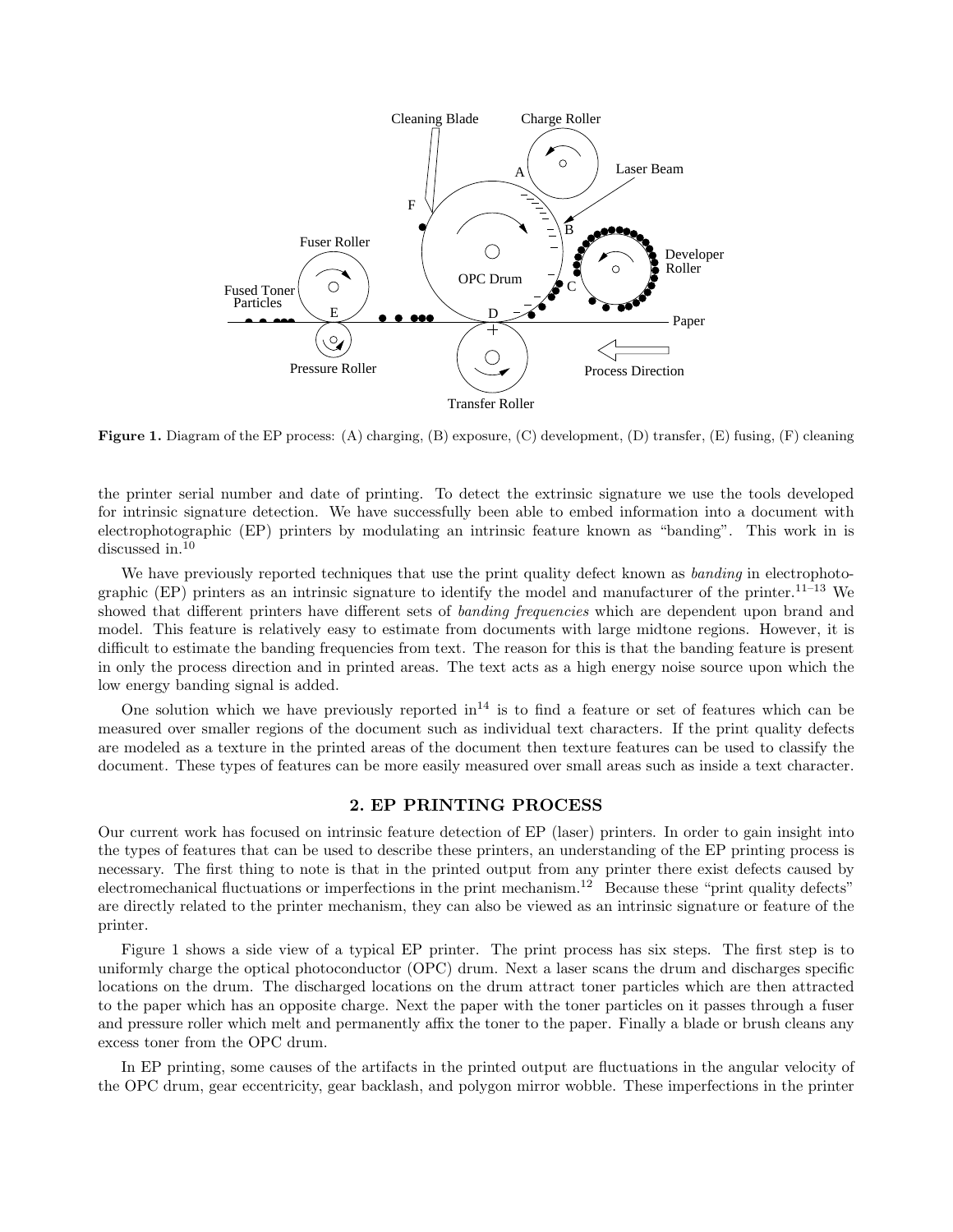

Figure 2. System diagram of printer identification scheme

are directly tied to the electromechanical properties of the printer and create corresponding fluctuations in the developed toner on the printed page.<sup>15, 16</sup> These fluctuations in the developed toner can be modeled as a texture. We will use gray-level co-occurrence features to describe the texture and identify the printer which created a document.

### 3. SYSTEM OVERVIEW

Figure 2 shows the block diagram of our printer identification scheme. Given a document with an unknown source, referred to as the *unknown document*, we want to be able to identify the printer that created it. For our test purposes we will use our Forensic Monkey Text Generator (FMTG) described in <sup>11</sup> to create random documents with known statistics to be classified.

The first step is to scan the document at 2400 dpi with 8 bits/pixel (grayscale). Next all the letter "e"s in the document are extracted. The reason for this is that "e" is the most frequently occurring character in the English language. A set of features are extracted from each character forming a feature vector for each letter "e" in the document. Each feature vector is then classified individually using a 5-Nearest-Neighbor (5NN) classifier as described in.<sup>17</sup>

The 5NN classifier is trained with 5000 known feature vectors. The training set is made up of 500 feature vectors from each of 10 printers listed in Figure 3. Each of these feature vectors are independent of one another. To classify an unknown feature vector  $X$ , the euclidean distances between  $X$  and all the known feature vectors are obtained. A majority vote among the 5 smallest distances provides the classification result.

Let  $\Psi$  be the set of all printers  $\{\alpha_1, \alpha_2, \cdots, \alpha_n\}$  (in our work these are the 10 printers shown in Figure 3). For any  $\phi \in \Psi$ , let  $c(\phi)$  be the number of "e"s classified as being printed by printer  $\phi$ . The final classification is decided by choosing  $\phi$  such that  $c(\phi)$  is maximum. In other words, a majority vote is performed on the resulting classifications from the 5NN classifier.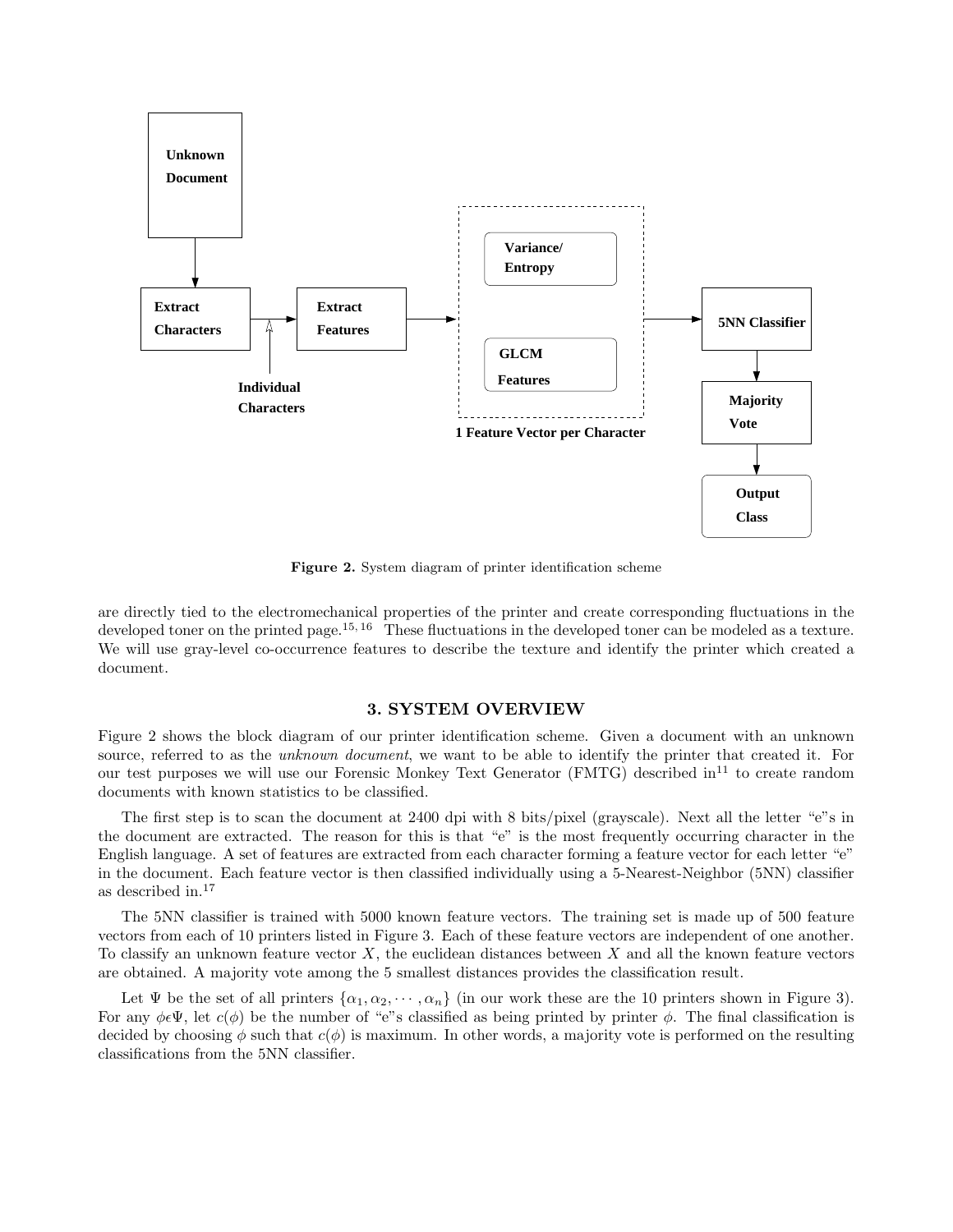| Manufacturer   | Model                 | <b>DPI</b> |
|----------------|-----------------------|------------|
| <b>Brother</b> | h11440                | 1200       |
| HP             | 1j4050                | 600        |
| Lexmark        | e320                  | 1200       |
| <b>HP</b>      | 1j1000                | 600        |
| HP             | $\overline{1j1200}$   | 600        |
| HP             | $\overline{1}$ j $5M$ | 600        |
| HP             | lj6MP                 | 600        |
| Minolta        | 1250W                 | 1200       |
| Okidata        | 14e                   | 600        |
| Samsung        | ml1430                | 600        |



Figure 3. Printers used for classification.

Figure 4. Idealized character

### 4. GRAYLEVEL CO-OCCURRENCE TEXTURE FEATURES

We want to be able to determine a set of features that can be used to describe each printer uniquely by observing an example of the output of the printer. We will treat the output scanned document as an "image" and use image analysis tools to determine the features that characterize the printer. We will accomplish this by extracting features from individual printed characters, in particular an "e". Each character is very small, about 180x160 pixels and is non-convex, so it is difficult to perform any meaningful filtering operations in either the pixel or transform domain if we are interested only in the printed region of each character. As described in Section 2, the printed areas of the document have fluctuations which can be viewed as texture. To model the texture we used graylevel co-occurrence texture features as described  $in^{18, 19}$  as well as two pixel based features.

Graylevel co-occurrence texture features assume that the texture information in an image is contained in the overall spatial relationships among the pixels in the image.<sup>18</sup> This is done by first determining the Graylevel Co-occurrence Matrix (GLCM). This is an estimate of the second order probability density function of the pixels in the image. The features are then statistics obtained from the GLCM.

We assume that the texture in a document is predominantly in the process direction.<sup>14</sup> Figure 4 shows an idealized character,  $Img(i, j)$ , from which features are extracted. The region of interest (ROI) is the set of all pixels within the printed area of the character. The determination of this region involves morphological filtering and is discussed in.<sup>11</sup>

We define the number of pixels in the ROI to be

$$
R = \sum_{(i,j)\in ROI} 1.
$$

We then estimate the Gray-Level Co-occurrence Matrix (GLCM). This matrix, defined in Equation 2, has entries  $q lcm(n,m)$  which are equal to the number of occurrences of pixels with graylevels n and m respectively with a separation of (dr,dc) pixels (see Figure 5). The number of pixels over which this estimate is obtained is given by Equation 3. If the GLCM is normalized with respect to  $R_{glcm}$ , its entries then represent the probability of occurrence of pixel pairs with graylevels n and m with separation (dr,dc). We will choose  $dc = 0$  and vary dr between 1 and 10.

$$
glcm(n,m) = \sum_{(i,j),(i+dr,j+dc)\in ROI} 1_{\{Img(i,j)=n,Img(i+dr,j+dc)=m\}} \tag{2}
$$

$$
R_{glcm} = \sum_{(i,j),(i+dr,j+dc)\in ROI} 1
$$
\n(3)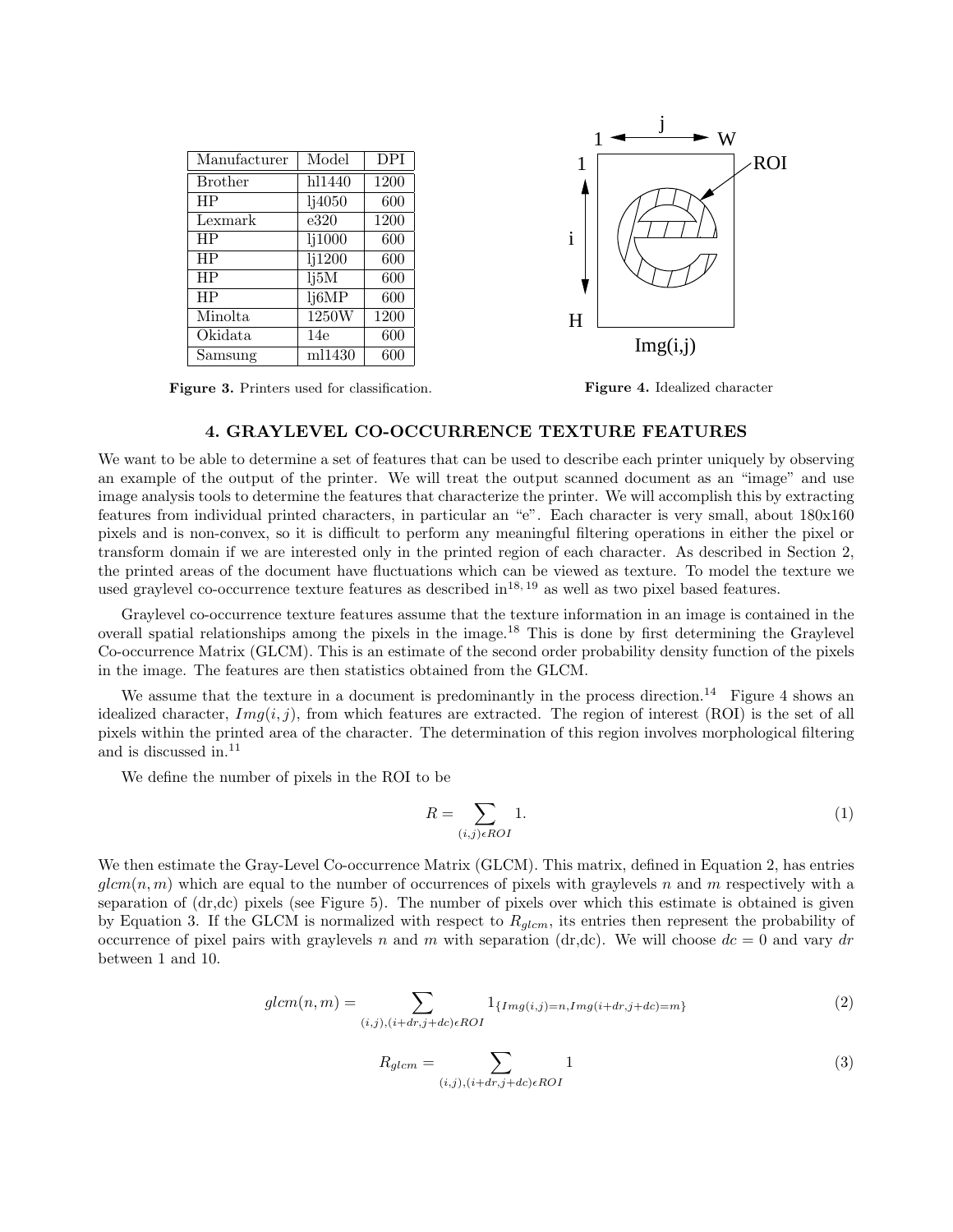

Figure 5. Generation of  $glcm(n, m)$ 

$$
p_{glcm}(n,m) = \frac{1}{R_{glcm}}glcm(n,m)
$$
\n(4)

Twenty features are obtained from the GLCM. The first four are the marginal means and variances defined by Equations 7-10 which are estimated from the marginal probability densities defined by Equations 5 and 6.

$$
p_r(n) = \sum_{m=0}^{255} p_{glcm}(n, m)
$$
 (5)

$$
p_c(n) = \sum_{m=0}^{255} p_{glcm}(n, m)
$$
 (6)

$$
\mu_r = \sum_{n=0}^{255} p_r(n) \tag{7}
$$

$$
\mu_c = \sum_{m=0}^{255} p_c(m) \tag{8}
$$

$$
\sigma_r^2 = \sum_{n=0}^{255} n^2 p_r(n) - \mu_r^2 \tag{9}
$$

$$
\sigma_c^2 = \sum_{m=0}^{255} m^2 p_c(m) - \mu_c^2
$$
\n(10)

The next seven features are the energy of the normalized GLCM, three entropy measurements, the maximum entry in the GLCM, and two correlation metrics. These are defined by Equations 11- 17.

$$
Energy = \sum_{n=0}^{255} \sum_{m=0}^{255} p_{glcm}^2(n, m)
$$
\n(11)

$$
hxy1 = -\sum_{n=0}^{255} \sum_{m=0}^{255} p_{glcm}(n, m) \log_2(p_r(n)p_c(m))
$$
\n(12)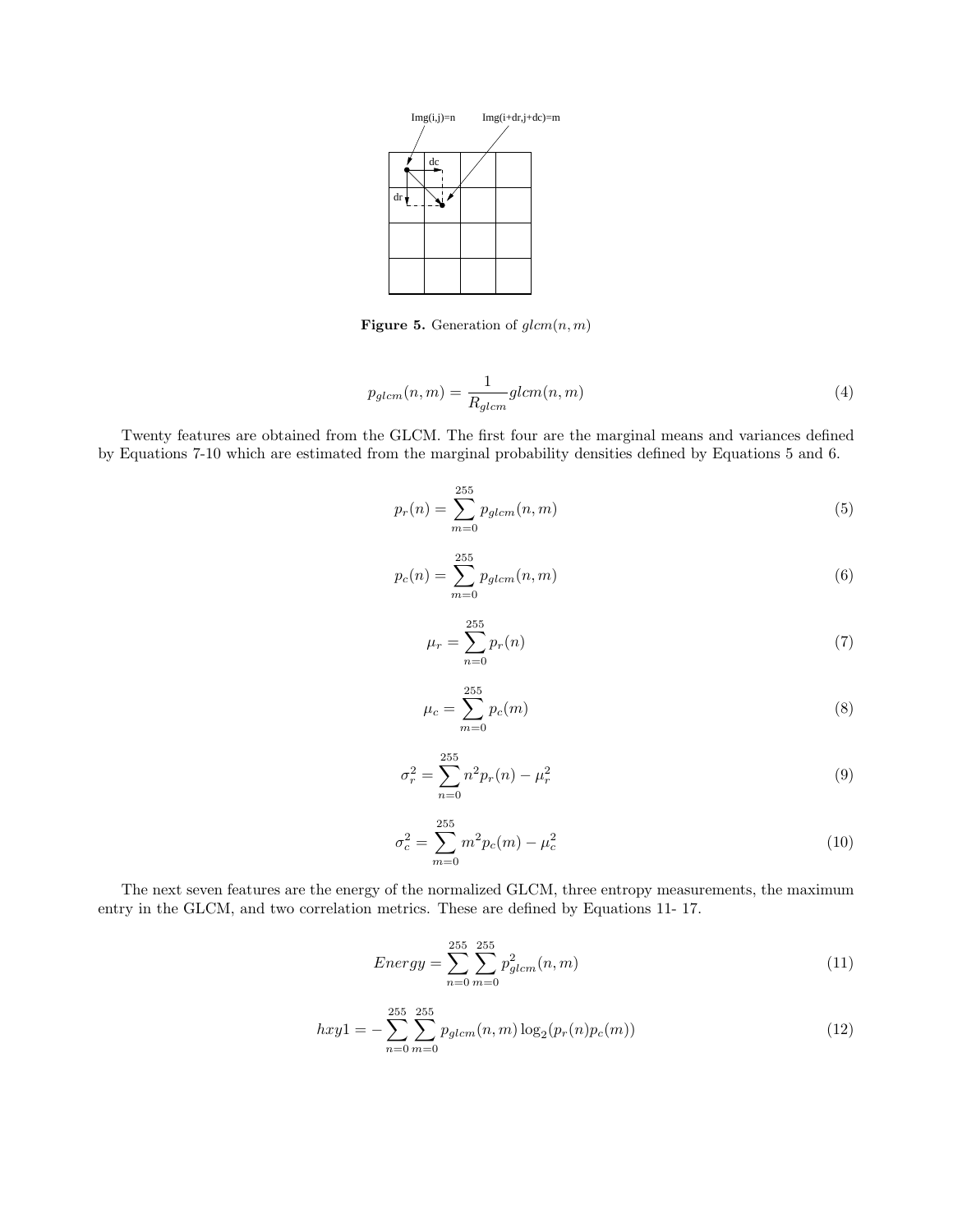$$
hxy2 = -\sum_{n=0}^{255} \sum_{m=0}^{255} p_r(n)p_c(m)\log_2(p_r(n)p_c(m))
$$
\n(13)

$$
h_{glcm} = -\sum_{n=0}^{255} \sum_{m=0}^{255} p_{glcm}(n, m) \log_2 p_{glcm}(n, m)
$$
 (14)

$$
MaxProb = \max_{n,m} \{p_{glcm}(n,m)\}\tag{15}
$$

$$
\rho_{nm} = \sum_{n=0}^{255} \sum_{m=0}^{255} \frac{(n - \mu_r)(m - \mu c)p_{glcm}(n, m)}{\sigma_r \sigma_c}
$$
(16)

$$
diagcorr = \sum_{n=0}^{255} \sum_{m=0}^{255} |n-m|(n+m-\mu_r-\mu_c)p_{glcm}(n,m)
$$
 (17)

Four features, Equations 19- 22, are obtained from the difference histogram defined by Equation 18. They are the energy, entropy, inertia, and local homogeneity of  $D(k)$  respectively.

$$
D(k) = \sum_{\substack{0 \le n \le 255 \\ 0 \le m \le 255 \\ |n-m| = k}} p_{glcm}(n, m)
$$
\n(18)

$$
Denergy = \sum_{k=0}^{255} D(k)
$$
 (19)

$$
h_D = -\sum_{k=0}^{255} D(k) \log_2 D(k)
$$
\n(20)

$$
I_D = \sum_{k=0}^{255} k^2 D(k)
$$
 (21)

$$
h_D = \sum_{k=0}^{255} \frac{D(k)}{1+k^2} \tag{22}
$$

The last five features, Equations 25- 29, are obtained from the sum histogram defined by Equation 23. They are the energy, entropy, variance, cluster shade, and cluster prominence of  $S(k)$  respectively.

$$
S(k) = \sum_{\substack{0 \le n \le 255 \\ 0 \le m \le 255 \\ n+m=k}} p_{glcm}(n, m)
$$
\n(23)

$$
\mu_S = \sum_{k=0}^{510} kS(k) \tag{24}
$$

$$
Senergy = \sum_{k=0}^{510} S(k)
$$
 (25)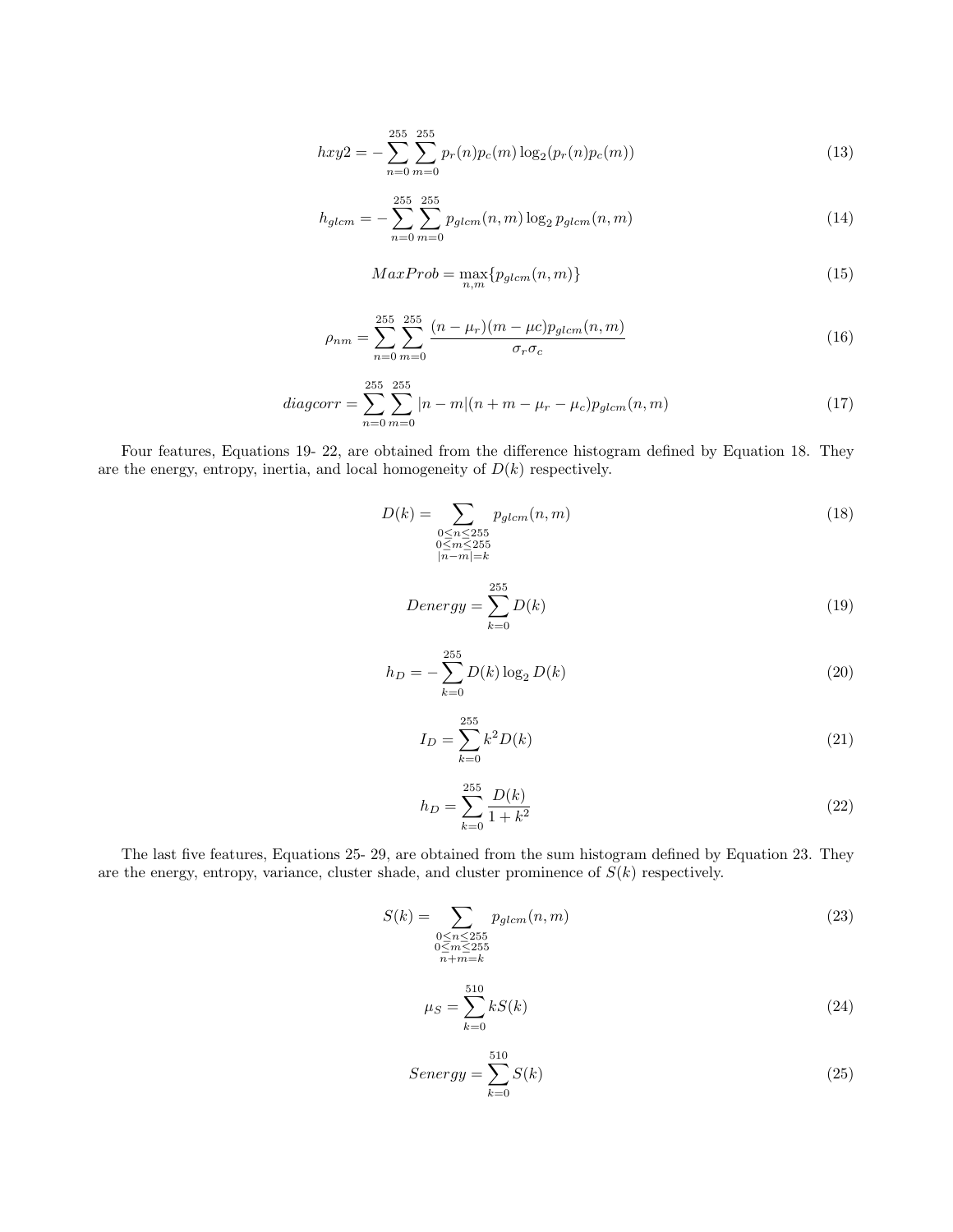$$
h_S = -\sum_{k=0}^{510} S(k) \log_2 S(k)
$$
 (26)

$$
\sigma_S^2 = \sum_{k=0}^{510} (k - \mu_S)^2 S(k)
$$
 (27)

$$
A_D = \sum_{k=0}^{510} \frac{(k - \mu_r - \mu_c)^3 S(k)}{(\sigma_r^2 - \sigma_c^2 + 2r\sigma_r \sigma_c)^{\frac{3}{2}}}
$$
(28)

$$
B_D = \sum_{k=0}^{510} \frac{k - \mu_r - \mu_c)^4 S(k)}{(\sigma_r^2 - \sigma_c^2 + 2r\sigma_r \sigma_c)^2}
$$
(29)

In addition to the 20 graylevel features above, two simple features are also included and defined in Equations 31 and 33. These are the variance and entropy of the pixel values in the ROI.

$$
\mu_{Img} = \frac{1}{R} \sum_{(i,j)\in ROI} Img(i,j) \tag{30}
$$

$$
\sigma_{Img}^2 = \frac{1}{R} \sum_{(i,j)\in ROI} (Img(i,j) - \mu_{Img})^2
$$
\n(31)

$$
p_{Img}(\alpha) = \frac{1}{R} \sum_{(i,j) \in ROI} 1_{\{Img(i,j) = \alpha\}} \tag{32}
$$

$$
h_{Img} = -\sum_{\alpha=0}^{255} p_{Img}(\alpha) \log_2 p_{Img}(\alpha)
$$
\n(33)

#### 5. RESULTS

Using our FMTG, we estimated that in a page of English text printed at 12 point font there are on average 458 "e"s per page. For a 10 point font there are on average 630 "e"s per page. To test our classification technique we use a test document containing 300 "e"s. This document is printed on each of our test printers and scanned at 2400dpi. Each scanned document is then classified using values of  $dr$  between 1 and 10, providing 10 classification results for each document.

Using all 22 features, we decide which  $dr$  will give the best performance by examining the percent correct classification after the 5NN classifier as shown in Figure  $6(a)$ . From this plot we find that the dr which provides the best classification results is  $dr = 2$ . The classification matrix for this choice of dr is shown in Figure 8. Each entry of the matrix is the number of "e"s out of the 300 in the test document which were classified as the printer listed at the heading of its column. For example, examining the first row we see that 197 "e"s, printed from the Brother HL-1440 were classified correctly. The second highest number of "e"s were classified as being printed by the Minolta 1250W. A majority vote indicates that this document was most likely printed by the HL-1440, which is correct.

Again let  $c(\phi)$  be equal to the number of "e"s from any one unknown document classified as being printed by printer  $\phi$ . Furthermore let  $c(\phi_1)$  be the greatest among all classes, and  $c(\phi_2)$  be the second greatest. Then we say that the final classification resulting from the majority vote among the  $c(\phi)$  has a higher confidence if the ratio between  $c(\phi_1)$  and  $c(\phi_2)$  is larger. In this case, all the printers are classified correctly and with a relatively high confidence with the exception of the Okidata 14e, which is classified as being a Minolta 1250W.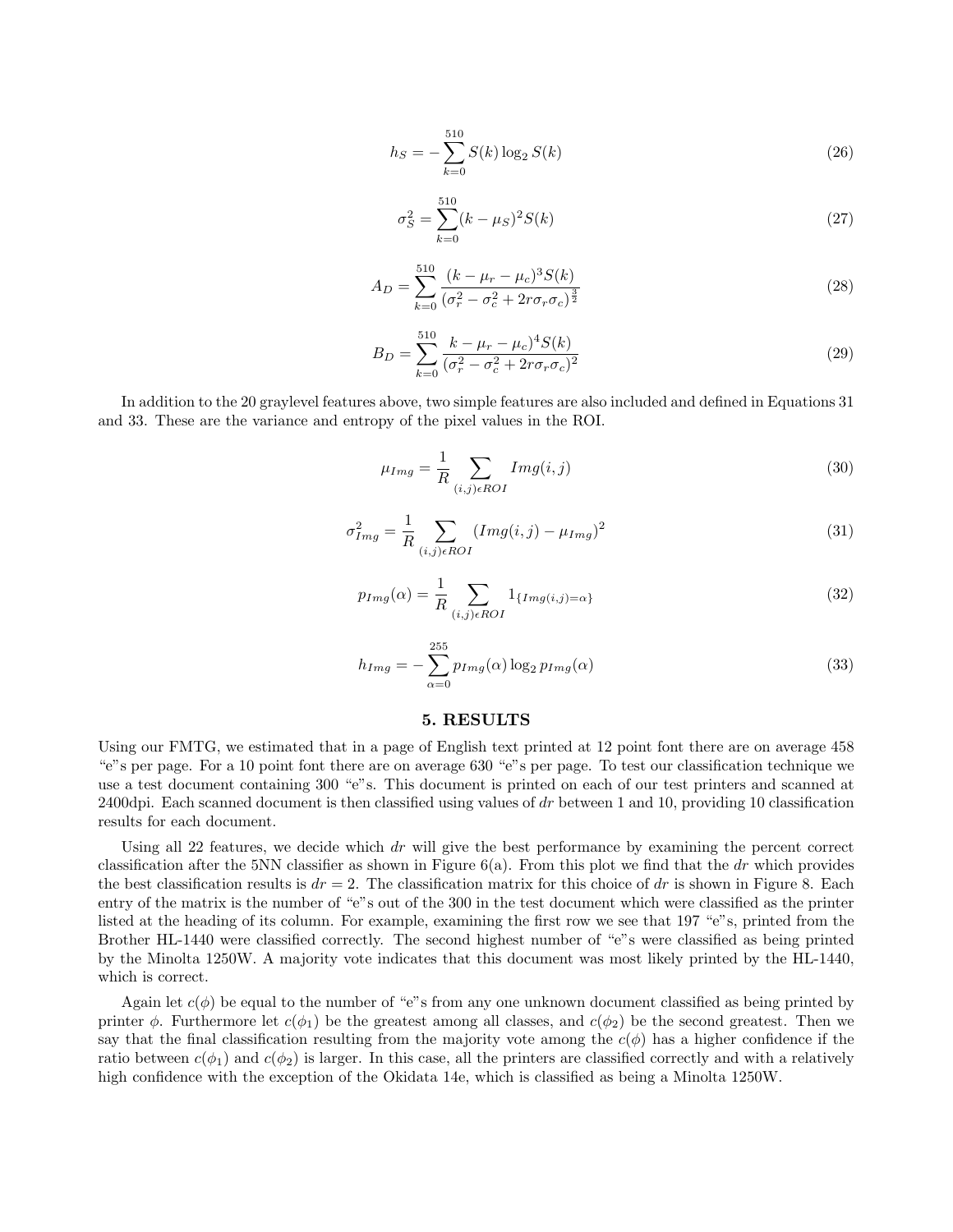

Figure 6. Percent correct classification after the 5NN classifier for various  $dr$ 

The classification is repeated using 4 manually chosen features. These features are  $\sigma_{Img}^2$ ,  $h_{Img}$ ,  $\mu_r$ , and Energy. We find from Figure  $6(b)$  that the best choice of dr in this case is 2. Scatter plots of these features which show good separation between all ten printers are shown in Figures 7(a) and 7(b). The HP LaserJet 4050 is a higher quality printer compared to the others in our test set, and the graylevel variance of its output is very low, moving all of its data points to the far left of Figure 7(a) off the graph.



Figure 7. Scatter plots for 4 manually chosen features

The classification results for these four features are shown in Figure 9. All the printers are classified correctly with the exception of the HP LaserJet 1200 which is classified as being an HP LaserJet 1000. This is reasonable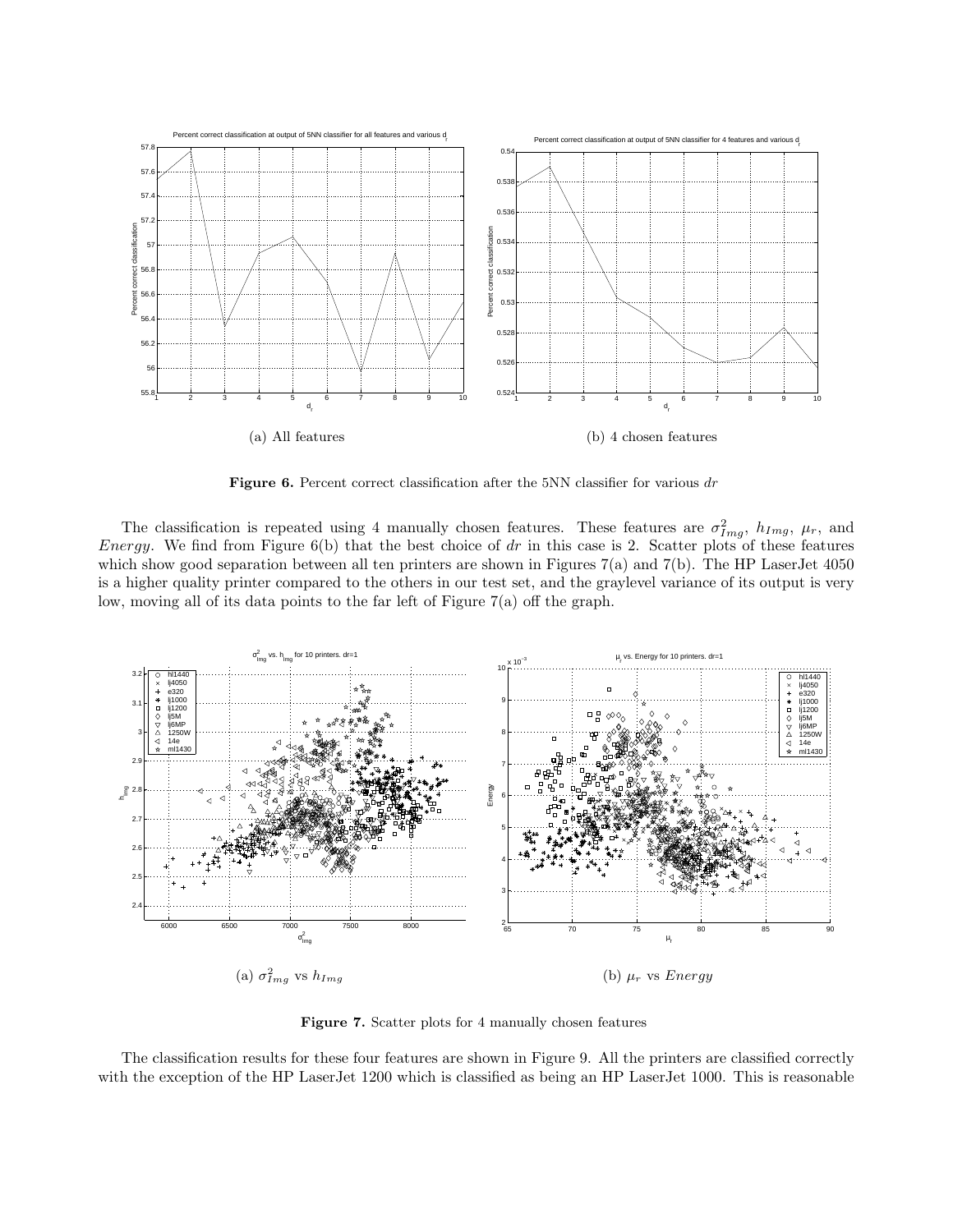| In\Out | hl1440 li4050 |     | e320            | lj1000 | li1200          | li <sub>5</sub> M | lj6MP           | 1250W 14e       |                 | ml1430 Majority Vote |
|--------|---------------|-----|-----------------|--------|-----------------|-------------------|-----------------|-----------------|-----------------|----------------------|
| hl1440 | 207           |     |                 |        |                 | 13 <sub>l</sub>   |                 | 52 <sub>1</sub> | 17              | 4 hl1440             |
| lj4050 | 0             | 300 |                 |        |                 |                   |                 |                 |                 | $0$  lj4050          |
| e320   |               |     | 257             |        |                 |                   |                 | 26              | 14 <sub>l</sub> | $0$ e320             |
| lj1000 | 5             |     |                 | 137    | 59              | 8                 | 14 <sub>1</sub> | 12              | 8               | 56 li1000            |
| lj1200 | 5             |     |                 | 90     | 128             | 21                |                 | 8               | 4               | 36 li1200            |
| lj5M   | 62            |     |                 | 5      | 8               | 175               | 22              | 18              | 8 <sub>l</sub>  | $2$  Ij5M            |
| lj6MP  | 37            |     | 12 <sub>l</sub> | 23     | 6               | 31                | 147             | 33              | 4               | 7 lj6MP              |
| 1250W  | 34            |     | 40              | ◠      |                 | 8                 |                 | 179             | 32              | 31250W               |
| 14e    | 85            |     | 21              | ≘      | ◠               | ົ                 | 5               | 118             | 63              | 1250W                |
| ml1430 | 7             |     | 5               | 71     | 14 <sub>1</sub> | 14 <sub>1</sub>   | 19              |                 | 23              | 140 ml1430           |

Correctly Classified Incorrectly Classified  $123$ 123

**Bold** =  $2<sup>nd</sup>$  highest classification

|  | <b>Figure 8.</b> Classification results using 22 features and $dr = 2$ |  |  |  |  |  |  |
|--|------------------------------------------------------------------------|--|--|--|--|--|--|
|--|------------------------------------------------------------------------|--|--|--|--|--|--|

| In\Out | hl1440 | li4050 | e320 | lj1000          | lj1200          | lj5M | lj6MP           | 1250W 14e |                | ml1430 Majority Vote |
|--------|--------|--------|------|-----------------|-----------------|------|-----------------|-----------|----------------|----------------------|
| hl1440 | 156    |        |      |                 |                 | 18   | 12              | 71        | 32             | 4 hl1440             |
| lj4050 | 01     | 300    |      |                 |                 |      |                 |           |                | 0 lj4050             |
| e320   | 01     | 01     | 282  |                 |                 |      |                 | 13        | 4              | 0 e320               |
| lj1000 | 8      |        |      | 137             | 89              | 25   | 31              | 8         |                | 2 lj1000             |
| lj1200 | 9      |        |      | 145             | 93 <sub>l</sub> | 31   | 15 <sub>l</sub> | 5         |                | 1 lij 1000           |
| lj5M   | 42     | 0      |      | 6               | 10I             | 199  | 20              | 22        | 0 <sub>1</sub> | $0$  lj5M            |
| lj6MP  | 34     |        | 24   | 67              | 37              | 39   | 68              | 20        |                | 11 lj6MP             |
| 1250W  | 43     | 0      | 105  |                 |                 | 24   | 11              | 114       | ◠              | $0$ 1250W            |
| 14e    | 90     | 0      | 36   |                 |                 |      |                 | 32        | 120            | 21 <b>14e</b>        |
| ml1430 | 36     | 01     |      | 15 <sub>1</sub> | 5               |      | 35              | 5         | 55             | 148 ml1430           |



**Bold** =  $2<sup>nd</sup>$  highest classification

**Figure 9.** Classification results using 4 features and  $dr = 2$ 

since these two printers we believe use the same print engine.

We can not say that the results obtained using 4 features are the same or better than when using all 22 features. The reason is that the confidence in the classification results using 4 features is in general lower than when using all the features. For example, the ratio between  $c(\phi_1)$  and  $c(\phi_2)$  for the Minolta 1250W when using 22 features is higher than in the 4 feature case. Similarly the HP LaserJet 6MP, Minolta 1250W, and Okidata 14e all have lower confidence in their classification results despite the fact that they are classified correctly when using only 4 features.

#### 6. CONCLUSION

Printer identification using graylevel co-occurrence texture features shows promising results. Although in Figure 8 we demonstrated good results, we would like to go further and reduce the number of features needed. Clearly this is possible given the results in Figure 9 using only 4 of the 22 original features. Our preliminary results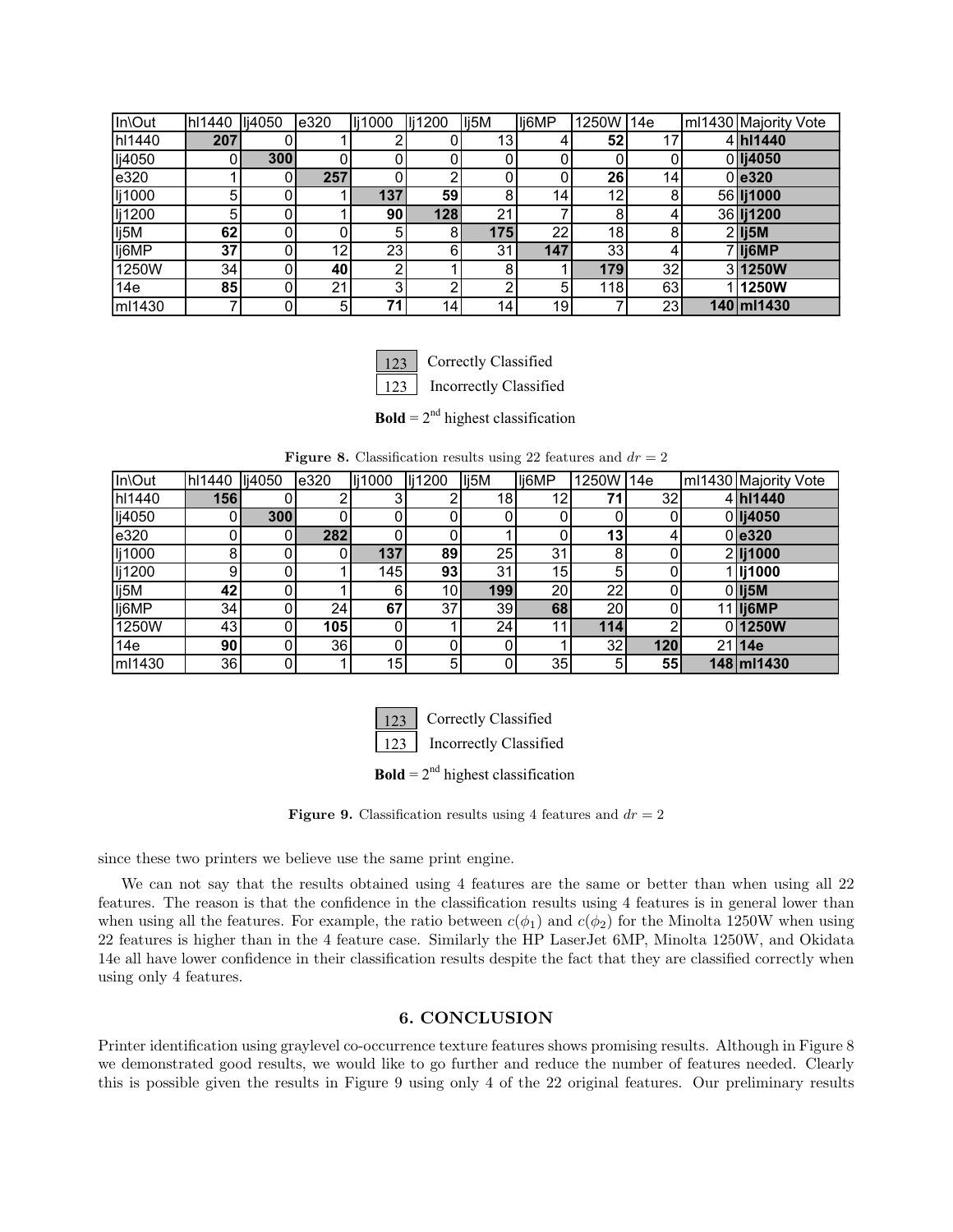indicate that some of the features may be redundant. Further work needs to be done in constructing an optimal feature set.

It is important to note that the technique presented requires that prior information about the printers in question be known. If the unknown document was printed by a printer which is not included in the classifier training data set, then it will be mistakenly classified as one of the known printers.

It will also be important to extend this technique to work with multiple font sizes, font types, and also different characters. Some preliminary results show that our method is independent of font type and size with training, but that cross font and size testing has mixed results. Using our current system to classify a document using all the characters contained in it, not just "e"s, would require a separate 5NN classifier block for each character. This increases the complexity of the classifier. Ideally we would like a subset of features, or techniques for estimating the GLCM which are independent of character, font size, and font type.

Additionally, techniques for documents containing color and images as well as documents created by ink jet printers need to be investigated.

#### REFERENCES

- 1. E. J. Delp, "Is your document safe: An overview of document and print security," Proceedings of the IS&T International Conference on Non-Impact Printing, San Diego, California, September 2002.
- 2. A. M. Eskicioglu and E. J. Delp, "An overview of multimedia content protection in consumer electronics devices," Signal Processing : Image Communication, vol. 16, pp. 681–699, 2001.
- 3. A. M. Eskicioglu, J. Town, and E. J. Delp, "Security of digital entertainment content from creation to consumption," Signal Processing : Image Communication, vol. 18, no. 4, pp. 237–262, April 2003.
- 4. C. I. Podilchuk and E. J. Delp, "Digital watermarking: Algorithms and applications," IEEE Signal Processing Magazine, vol. 18, no. 4, pp. 33–46, July 2001.
- 5. M. Barni, C. I. Podilchuk, F. Bartolini, and E. J. Delp, "Watermark embedding: hiding a signal within a cover image," IEEE Communications Magazine, vol. 39, no. 8, pp. 102–108, August 2001.
- 6. B. Macq, J. Dittmann, and E. J. Delp, "Benchmarking of image watermarking algorithms for digital rights management," *Proceedings of the IEEE*, 2004, to appear in.
- 7. R. W. Wolfgang, C. I. Podilchuk, and E. J. Delp, "Perceptual watermarks for digital images and video," Proceedings of the IEEE, vol. 87, no. 7, July 1999, pp. 1108–1126.
- 8. R. L. van Renesse, "Paper based document security a review," IEE European Conference on Security and Detection, no. 437, pp. 75–80, April 1997.
- 9. R. L. Renesse, Optical Document Security. Boston: Artech House, 1998.
- 10. P.-J. Chiang, G. N. Ali, A. K. Mikkilineni, G. T.-C. Chiu, J. P. Allebach, and E. J. Delp, "Extrinsic signatures embedding using exposure modulation for information hiding and secure printing in electrophotographic devices," Proceedings of the IS&T's NIP20: International Conference on Digital Printing Technologies, vol. 20, Salt Lake City, UT, October/November 2004, pp. 295–300.
- 11. A. K. Mikkilineni, G. N. Ali, P.-J. Chiang, G. T. Chiu, J. P. Allebach, and E. J. Delp, "Signature-embedding in printed documents for security and forensic applications," Proceedings of the SPIE International Conference on Security, Steganography, and Watermarking of Multimedia Contents VI, vol. 5306, San Jose, CA, January 2004, pp. 455–466.
- 12. G. N. Ali, P.-J. Chiang, A. K. Mikkilineni, J. P. Allebach, G. T. Chiu, and E. J. Delp, "Intrinsic and extrinsic signatures for information hiding and secure printing with electrophotographic devices," Proceedings of the IS&T's NIP19: International Conference on Digital Printing Technologies, vol. 19, New Orleans, LA, September 2003, pp. 511–515.
- 13. G. N. Ali, P.-J. Chiang, A. K. Mikkilineni, G. T.-C. Chiu, E. J. Delp, and J. P. Allebach, "Application of principal components analysis and gaussian mixture models to printer identification," Proceedings of the IS&T's NIP20: International Conference on Digital Printing Technologies, vol. 20, Salt Lake City, UT, October/November 2004, pp. 301–305.